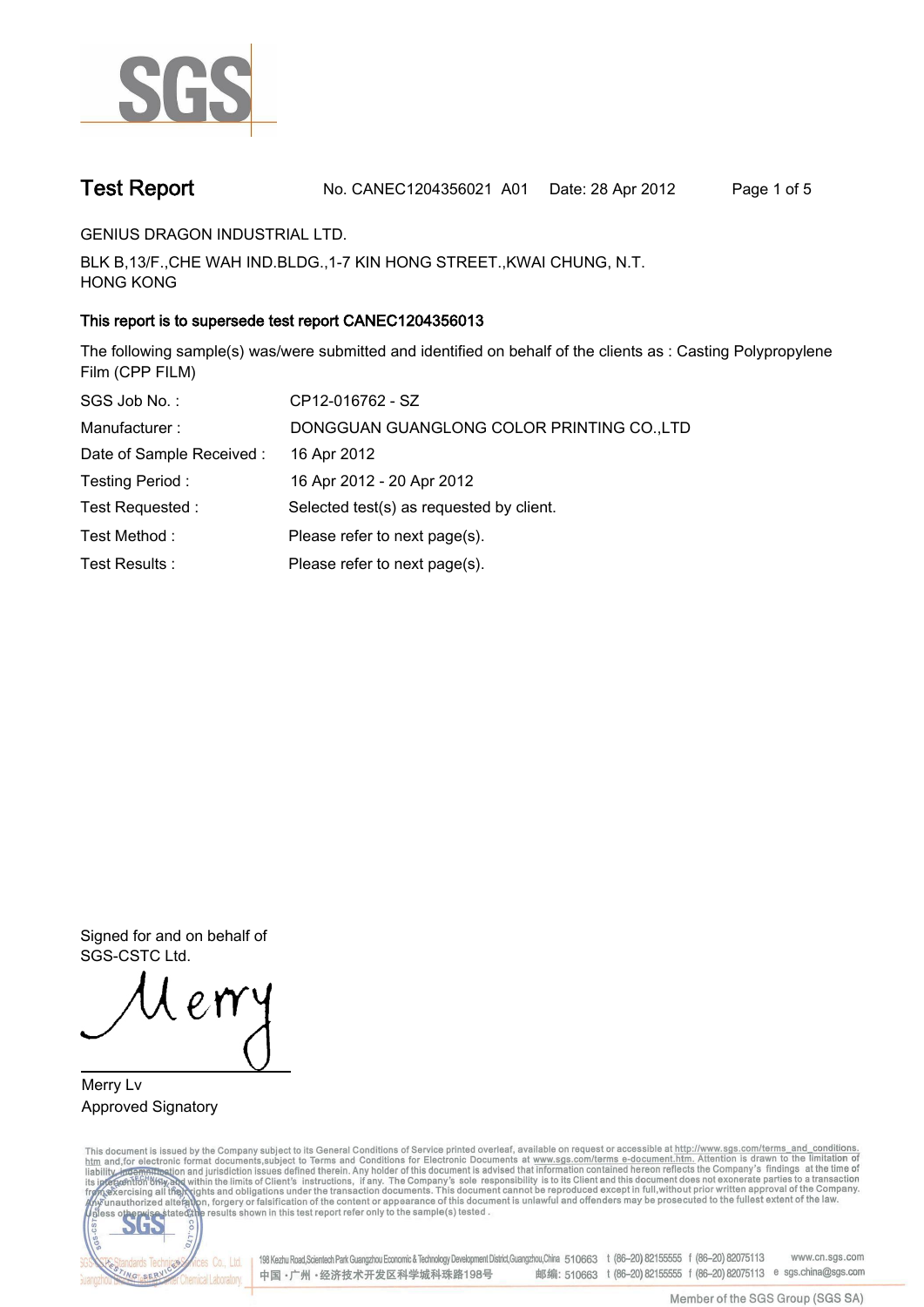

**Test Report. No. CANEC1204356021 A01 Date: 28 Apr 2012. Page 2 of 5.**

**Test Results :.**

**Test Part Description :.**

| Specimen No. | <b>SGS Sample ID</b> | <b>Description</b> |  |
|--------------|----------------------|--------------------|--|
|              | CAN12-043560.001     | Transparent film   |  |

**Remarks :.(1) 1 mg/kg = 1 ppm = 0.0001%.**

**(2) MDL = Method Detection Limit.**

**(3) ND = Not Detected ( < MDL ).**

**(4) "-" = Not Regulated.**

### **Phthalates.**

**Test Method :. With reference to EN14372: 2004, analysis was performed by GC-MS..**

| Test Item(s)                        | Unit    | <b>MDL</b> | <u>001</u> |
|-------------------------------------|---------|------------|------------|
| Dibutyl Phthalate (DBP)             | % (w/w) | 0.003      | ND         |
| Benzylbutyl Phthalate (BBP)         | % (w/w) | 0.003      | ND         |
| Bis-(2-ethylhexyl) Phthalate (DEHP) | % (w/w) | 0.003      | ND         |
| Diisononyl Phthalate (DINP)         | % (w/w) | 0.010      | ND         |
| Di-n-octyl Phthalate (DNOP)         | % (w/w) | 0.003      | <b>ND</b>  |
| Diisodecyl Phthalate (DIDP)         | % (w/w) | 0.010      | <b>ND</b>  |
| Dimethyl Phthalate (DMP)            | % (w/w) | 0.003      | <b>ND</b>  |
| Diethyl Phthalate (DEP)             | % (w/w) | 0.003      | ND.        |
| Diisobutyl Phthalate (DIBP)         | % (w/w) | 0.003      | <b>ND</b>  |
| Dinonyl Phthalate (DNP)             | % (w/w) | 0.003      | ND         |
| Diisooctyl Phthalate (DiOP)         | % (w/w) | 0.010      | ND         |
| Dipropyl Phthalate (DPrP)           | % (w/w) | 0.003      | ND         |
| Dicyclohexyl Phthalate (DCHP)       | % (w/w) | 0.003      | ND         |
| Dipentyl Phthalate (DPP)            | % (w/w) | 0.003      | ND         |
| Dibenzyl Phthalate (DBzP)           | % (w/w) | 0.003      | ND         |
| Diphenyl Phthalate (DPhP)           | % (w/w) | 0.003      | ND         |
| Di-n-hexyl Phthalate (DnHP)         | % (w/w) | 0.003      | ND         |

**Notes :.**

This document is issued by the Company subject to its General Conditions of Service printed overleaf, available on request or accessible at http://www.sgs.com/terms\_and\_conditions.<br>htm\_and, for electronic format documents,



Cos Co., Ltd. 198 Kezhu Road,Scientech Park Guangzhou Economic & Technology Development District,Guangzhou,China 510663 t (86-20) 82155555 f (86-20) 82075113 www.cn.sgs.com 邮编: 510663 t (86-20) 82155555 f (86-20) 82075113 e sgs.china@sgs.com 中国·广州·经济技术开发区科学城科珠路198号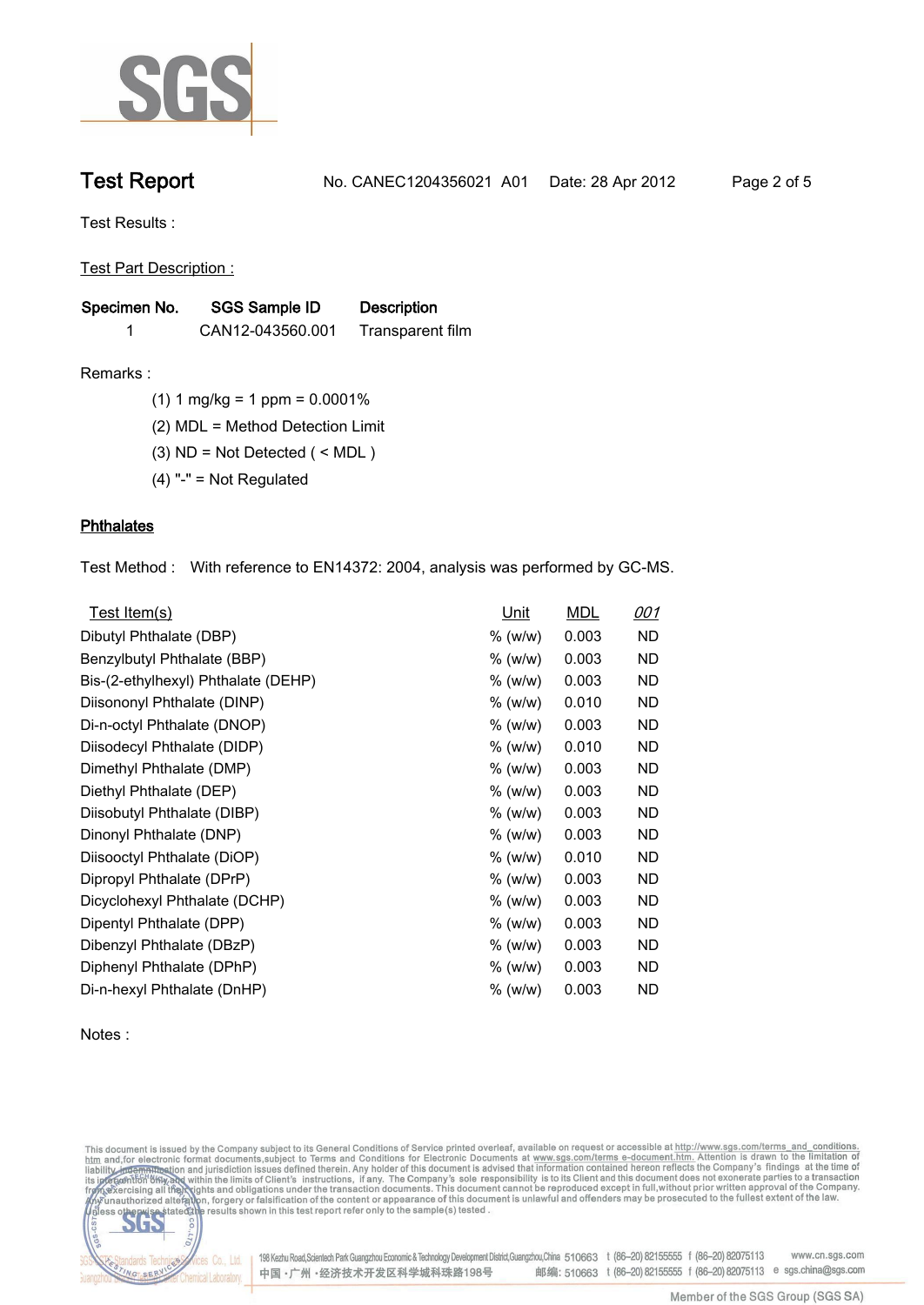

**Test Report. No. CANEC1204356021 A01 Date: 28 Apr 2012. Page 3 of 5.**

**(1)DBP,BBP,DEHP Reference information: Entry 51 of Regulation (EC) No 552/2009 amending Annex XVII of REACH Regulation (EC) No 1907/2006 (previously restricted under Directive 2005/84/EC): i) Shall not be used as substances or in mixtures, in concentrations greater than 0.1 % by weight of the plasticised material, in toys and childcare articles.** 

**ii) Toys and childcare articles containing these phthalates in a concentration greater than 0.1 % by weight of the plasticised material shall not be placed on the market.** 

**Please refer to Regulation (EC) No 552/2009 to get more detail information**

**DINP, DNOP, DIDP Reference information: Entry 52 of Regulation (EC) No 552/2009 amending Annex XVII of REACH Regulation (EC) No 1907/2006 (previously restricted under Directive 2005/84/EC).** 

**i) Shall not be used as substances or in mixtures, in concentrations greater than 0.1 % by weight of the plasticised material, in toys and childcare articles which can be placed in the mouth by children.** 

**ii) Such toys and childcare articles containing these phthalates in a concentration greater than 0.1 % by weight of the plasticised material shall not be placed on the market.** 

**Please refer to Regulation (EC) No 552/2009 to get more detail information.**

This document is issued by the Company subject to its General Conditions of Service printed overleaf, available on request or accessible at http://www.sgs.com/terms\_and\_conditions.<br>htm\_and,for electronic format documents,s



198 Kezhu Road, Scientech Park Guangzhou Economic & Technology Development District, Guangzhou, China 510663 t (86-20) 82155555 f (86-20) 82075113 www.cn.sgs.com 邮编: 510663 t (86-20) 82155555 f (86-20) 82075113 e sgs.china@sgs.com 中国·广州·经济技术开发区科学城科珠路198号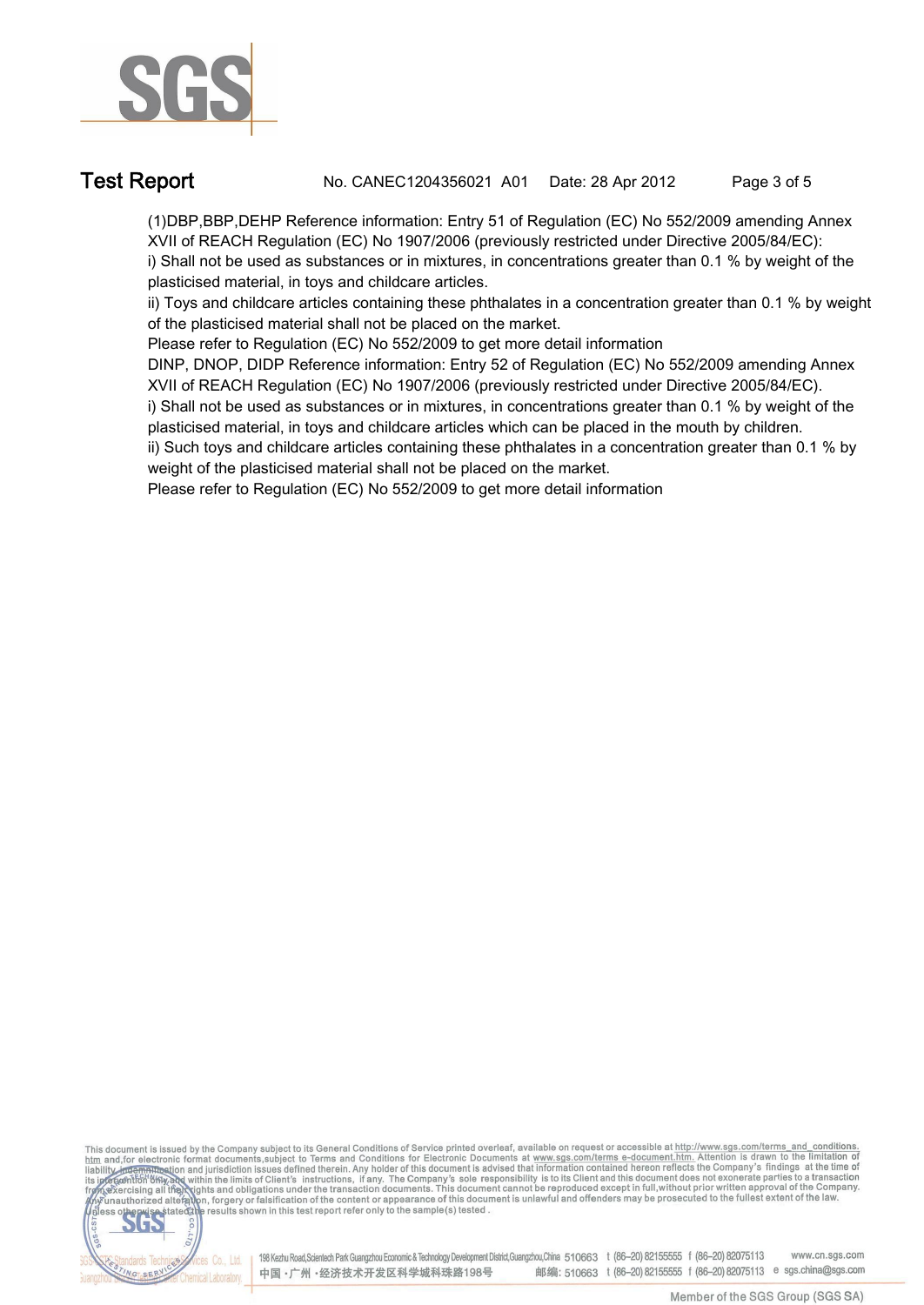

**Test Report. No. CANEC1204356021 A01 Date: 28 Apr 2012. Page 4 of 5.**

**ATTACHMENTS Phthalates Testing Flow Chart 1)** Name of the person who made testing: **Tina Zhao**

**2)** Name of the person in charge of testing: **Ryan Yang**



This document is issued by the Company subject to its General Conditions of Service printed overleaf, available on request or accessible at http://www.sgs.com/terms\_and\_conditions.<br>htm\_and,for electronic format documents,s co **202** 198 Kezhu Road,Scientech Park Guangzhou Economic & Technology Development District,Guangzhou,China 510663 t (86-20) 82155555 f (86-20) 82075113 www.cn.sgs.com dards Ter vices Co., Ltd. 邮编: 510663 t (86-20) 82155555 f (86-20) 82075113 e sgs.china@sgs.com 中国·广州·经济技术开发区科学城科珠路198号 NG SER **Chemical Laboratory**